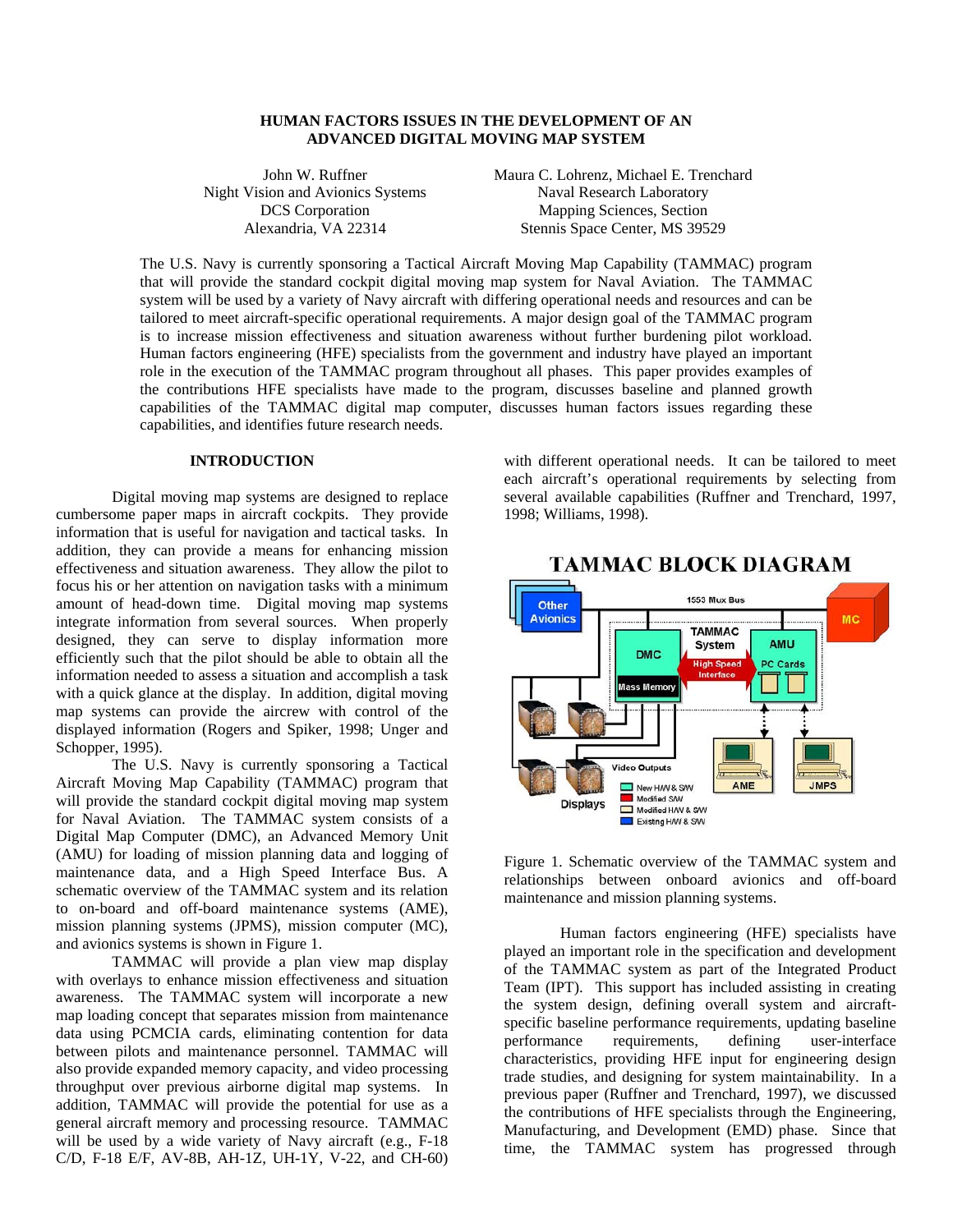| <b>Report Documentation Page</b>                                                                                                                             |                                                                                                                                                                                                                                                                                                                                                                                                                                                                                                                                                                                                                                                                                                                                                                                                          |                              |                                                   | Form Approved<br>OMB No. 0704-0188                  |                           |
|--------------------------------------------------------------------------------------------------------------------------------------------------------------|----------------------------------------------------------------------------------------------------------------------------------------------------------------------------------------------------------------------------------------------------------------------------------------------------------------------------------------------------------------------------------------------------------------------------------------------------------------------------------------------------------------------------------------------------------------------------------------------------------------------------------------------------------------------------------------------------------------------------------------------------------------------------------------------------------|------------------------------|---------------------------------------------------|-----------------------------------------------------|---------------------------|
| does not display a currently valid OMB control number.                                                                                                       | Public reporting burden for the collection of information is estimated to average 1 hour per response, including the time for reviewing instructions, searching existing data sources, gathering and<br>maintaining the data needed, and completing and reviewing the collection of information. Send comments regarding this burden estimate or any other aspect of this collection of information,<br>including suggestions for reducing this burden, to Washington Headquarters Services, Directorate for Information Operations and Reports, 1215 Jefferson Davis Highway, Suite 1204, Arlington<br>VA 22202-4302. Respondents should be aware that notwithstanding any other provision of law, no person shall be subject to a penalty for failing to comply with a collection of information if it |                              |                                                   |                                                     |                           |
| 1. REPORT DATE<br><b>SEP 1999</b>                                                                                                                            | 2. REPORT TYPE                                                                                                                                                                                                                                                                                                                                                                                                                                                                                                                                                                                                                                                                                                                                                                                           |                              |                                                   | <b>3. DATES COVERED</b><br>00-00-1999 to 00-00-1999 |                           |
| <b>4. TITLE AND SUBTITLE</b>                                                                                                                                 |                                                                                                                                                                                                                                                                                                                                                                                                                                                                                                                                                                                                                                                                                                                                                                                                          |                              |                                                   | 5a. CONTRACT NUMBER                                 |                           |
| Human Factors Issues in the Development of an Advanced Digital<br><b>Moving Map System</b>                                                                   |                                                                                                                                                                                                                                                                                                                                                                                                                                                                                                                                                                                                                                                                                                                                                                                                          |                              |                                                   | 5b. GRANT NUMBER                                    |                           |
|                                                                                                                                                              |                                                                                                                                                                                                                                                                                                                                                                                                                                                                                                                                                                                                                                                                                                                                                                                                          |                              |                                                   | 5c. PROGRAM ELEMENT NUMBER                          |                           |
| 6. AUTHOR(S)                                                                                                                                                 |                                                                                                                                                                                                                                                                                                                                                                                                                                                                                                                                                                                                                                                                                                                                                                                                          |                              |                                                   | <b>5d. PROJECT NUMBER</b>                           |                           |
|                                                                                                                                                              |                                                                                                                                                                                                                                                                                                                                                                                                                                                                                                                                                                                                                                                                                                                                                                                                          |                              |                                                   | 5e. TASK NUMBER                                     |                           |
|                                                                                                                                                              |                                                                                                                                                                                                                                                                                                                                                                                                                                                                                                                                                                                                                                                                                                                                                                                                          |                              |                                                   | 5f. WORK UNIT NUMBER                                |                           |
| 7. PERFORMING ORGANIZATION NAME(S) AND ADDRESS(ES)<br><b>Naval Research Laboratory, Mapping Sciences Section, Stennis Space</b><br><b>Center</b> , MS, 39529 |                                                                                                                                                                                                                                                                                                                                                                                                                                                                                                                                                                                                                                                                                                                                                                                                          |                              |                                                   | 8. PERFORMING ORGANIZATION<br><b>REPORT NUMBER</b>  |                           |
| 9. SPONSORING/MONITORING AGENCY NAME(S) AND ADDRESS(ES)                                                                                                      |                                                                                                                                                                                                                                                                                                                                                                                                                                                                                                                                                                                                                                                                                                                                                                                                          |                              |                                                   | 10. SPONSOR/MONITOR'S ACRONYM(S)                    |                           |
|                                                                                                                                                              |                                                                                                                                                                                                                                                                                                                                                                                                                                                                                                                                                                                                                                                                                                                                                                                                          |                              |                                                   | 11. SPONSOR/MONITOR'S REPORT<br>NUMBER(S)           |                           |
| 12. DISTRIBUTION/AVAILABILITY STATEMENT<br>Approved for public release; distribution unlimited                                                               |                                                                                                                                                                                                                                                                                                                                                                                                                                                                                                                                                                                                                                                                                                                                                                                                          |                              |                                                   |                                                     |                           |
| <b>13. SUPPLEMENTARY NOTES</b><br>Proceedings of the Human Factors and Ergonomics Society International Conference, Houston, TX, 28 Sep<br>? 2 Oct           |                                                                                                                                                                                                                                                                                                                                                                                                                                                                                                                                                                                                                                                                                                                                                                                                          |                              |                                                   |                                                     |                           |
| 14. ABSTRACT                                                                                                                                                 |                                                                                                                                                                                                                                                                                                                                                                                                                                                                                                                                                                                                                                                                                                                                                                                                          |                              |                                                   |                                                     |                           |
| <b>15. SUBJECT TERMS</b>                                                                                                                                     |                                                                                                                                                                                                                                                                                                                                                                                                                                                                                                                                                                                                                                                                                                                                                                                                          |                              |                                                   |                                                     |                           |
| 17. LIMITATION OF<br>16. SECURITY CLASSIFICATION OF:                                                                                                         |                                                                                                                                                                                                                                                                                                                                                                                                                                                                                                                                                                                                                                                                                                                                                                                                          |                              |                                                   | 18. NUMBER                                          | 19a. NAME OF              |
| a. REPORT<br>unclassified                                                                                                                                    | b. ABSTRACT<br>unclassified                                                                                                                                                                                                                                                                                                                                                                                                                                                                                                                                                                                                                                                                                                                                                                              | c. THIS PAGE<br>unclassified | <b>ABSTRACT</b><br>Same as<br><b>Report (SAR)</b> | OF PAGES<br>5                                       | <b>RESPONSIBLE PERSON</b> |

**Standard Form 298 (Rev. 8-98)**<br>Prescribed by ANSI Std Z39-18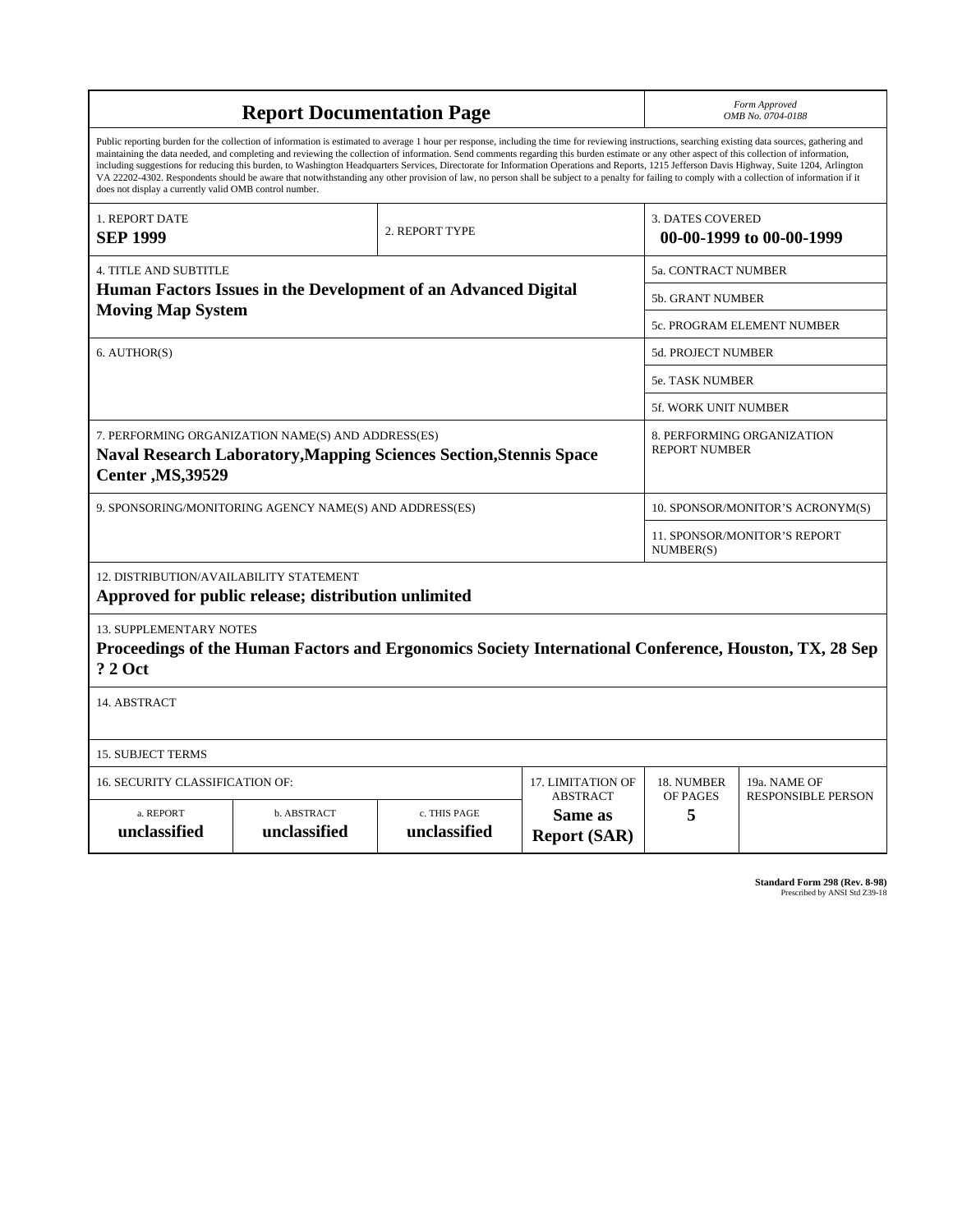Preliminary and Critical System Design Reviews and has determined system capabilities.

Ruffner and Trenchard (1997) discussed HFE contributions to the TAMMAC program in the areas of system requirements definition, the operator/maintainer interface, and maintainability design. In addition, Ruffner and Trenchard (1998) discussed issues for enhancing situation awareness with the digital map system. The present paper updates and extends the findings reported in the two previous papers. The objectives of this paper are (1) to summarize contributions of HFE specialists to TAMMAC system development, (2) to summarize the baseline and growth capabilities of the TAMMAC digital map computer, (3) to discuss human factors issues relevant to these capabilities, and (4) to identify future research needs.

#### **FINDINGS**

 The findings are summarized in four parts: (1) HFE role in requirements identification; (2) baseline and growth map capabilities, (3) relevant human factors issues, and (4) directions for future research.

### **Identification of System Requirements**.

Early in the TAMMAC program, HFE specialists contributed to the identification of user requirements (Lohrenz, et al., 1996; Ruffner and Puccetti, 1996). A study of user preferences for map features and capabilities was conducted during a coordinated effort by the Naval Air Warfare Center Aircraft Division at Patuxent River, MD (NAWC-AD), and the Naval Research Laboratory (NRL) Mapping Sciences Section, Stennis Space Center, MS (Lohrenz, et al., 1996). Investigators from NRL and NAWC-AD presented a series of map display scenarios to Navy and Marine Corps pilots and aircrew, representing a variety of aviation platforms. The investigators interviewed and surveyed the participants for their preferences with respect to map features envisioned for the TAMMAC system.

This study was performed to help verify the various platforms' requirements prior to finalizing TAMMAC system specifications. Features targeted in this study included the following: (1) usefulness of different digital map data types (e.g., scanned charts, satellite imagery, terrain elevation data, non-georeferenced images (data frames); (2) timing issues (e.g., switching between map modes or between different chart series); (3) map positioning capabilities (e.g., center vs. decenter, north-up vs. track-up, slewing); (4) zooming capabilities (e.g., zoom steps, zoom-in vs. zoom-out); (5) presentation of terrain elevation data (e.g., contour lines, shading, dynamic sun-angle shading, 2-D vs. 3-D); (6) map overlay data (e.g., height above threshold, calculated line-ofsight, threat location and range); and (7) vector map display capabilities (e.g., upright text in track-up mode, de-cluttering, customization of map features).

The study results indicated that pilots found scanned charts, satellite imagery, terrain elevation data and data frames all to be of considerable use in navigating. Current naval moving-map systems only display scanned charts. Pilots

preferred a track-up orientation for most tactical applications, although they rated north-up highly for certain situations, such as preflight checking or waypoint insertion. Helicopter pilots suggested including a heading-up orientation as well. Most pilots preferred continuous over stepwise zoom, provided this function could be performed with a minimum of operator workload. Most pilots preferred a sun-angle shaded representation of terrain elevations, although there was not a strong preference for 2-D vs. 3-D views.

Pilots preferred threat rings over threat spokes and shaded threat areas, since rings obscured the fewest underlying map features. Many pilots desired the capability to display height-above-terrain color overlays (e.g., where yellow shading indicates current aircraft altitude relative to mountainous terrain on the map display, and red shading indicates terrain that is higher than aircraft altitude). Pilots also desired a clear line-of-sight display capability. Finally, the pilots judged that customizable vector maps would provide enhanced flexibility but were concerned about the potential for increased complexity and workload resulting from their use. The Navy used the results from this study to determine and refine baseline aircraft platform performance requirements for the TAMMAC system.

In another requirements study, Ruffner and Puccetti (1996) conducted a survey of existing or developmental digital moving map systems to identify user interface characteristics that should be incorporated into the design of the digital moving map system for the AH-1W helicopter. Based on their findings, Ruffner and Puccetti recommended several capabilities that should be implemented in the AH-1W digital map that had the potential for enhancing mission effectiveness and situation awareness. These included: (1) allowing the pilot to select the contour line interval appropriate for the mission phase; (2) showing areas of masking and intervisibility to depict the likelihood of being observed or detected; (3) allowing north-up, track-up, and heading-up map orientations; (4) allowing centered or decentered location of ownship; and (5) allowing slewing of the map to another selected area.

### **Baseline and Growth Capabilities**

As a result of these studies and input from the various aircraft platforms, the TAMMAC digital map computer incorporated several features as baseline capabilities and others as growth capabilities. These capabilities are described in detail in Williams (1998). TAMMAC digital map system baseline features and capabilities include the following:

- Multiple Display Modes (e.g., chart, terrain elevation, imagery, scanned images)
- Multiple Display Scales (e.g., 1:12,500, 1:5,00,000)
- Selectable Map Orientation/Reference (e.g., north-up, track-up, heading-up)
- Overlay Symbology (e.g., ownship, waypoints, geographic point and linear features)
- Dual Independent Outputs (e.g., pilot and copilot crew stations)
- Dynamic Display Overlays (e.g., preplanned/pop-up threats, elevation color banding)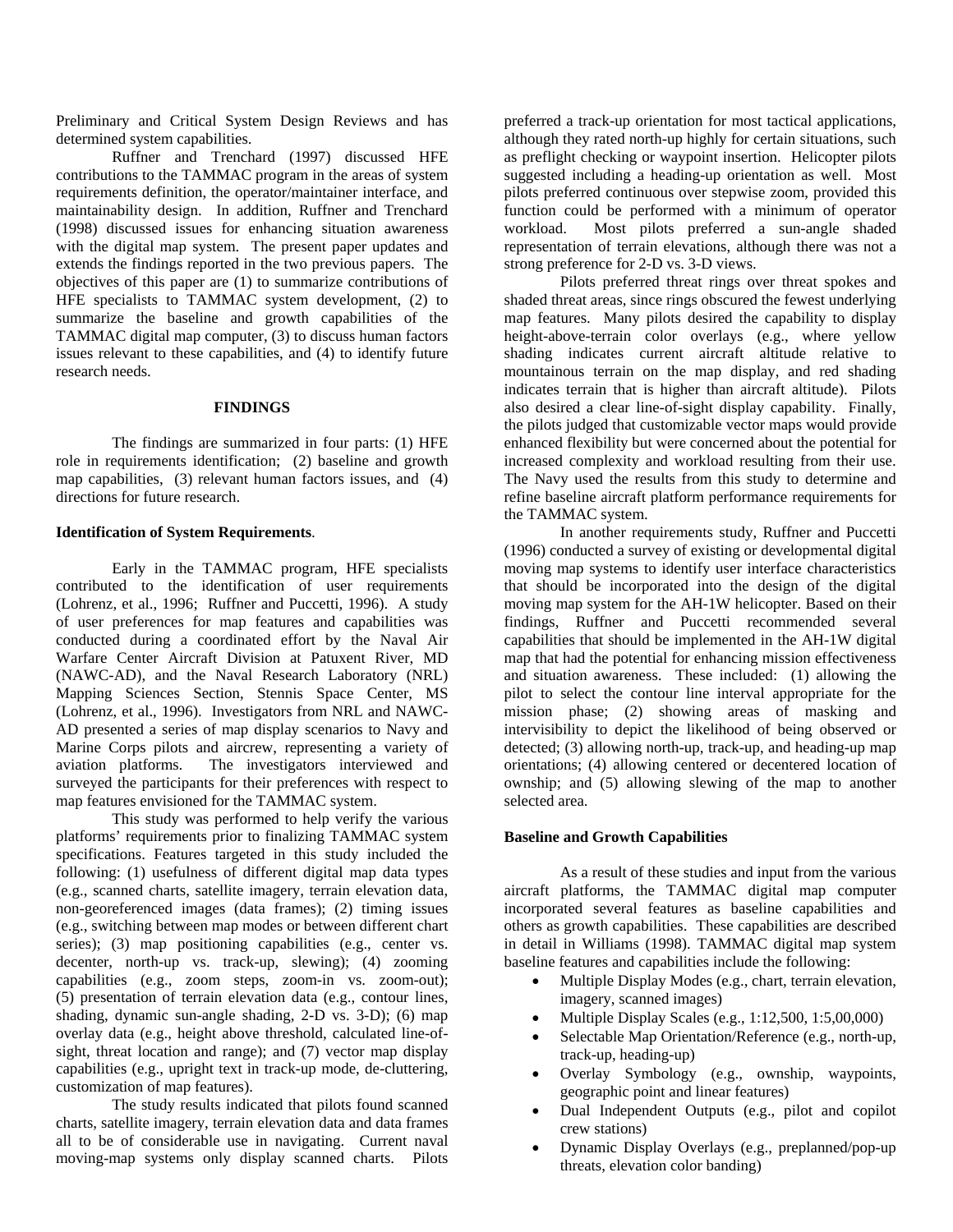- Zooming Capability (e.g., zoom in, zoom out)
- Selectable Contour Lines Intervals (e.g., 50 feet, 100) feet)
- Trend Dots (indicating aircraft position at selectable intervals, e.g., 10, 20, and 30 seconds)

Figure 2 shows an example of the Dynamic Display Overlay baseline feature showing elevation color banding and threat rings overlaid on a scanned aeronautical chart. Using color banding, one color is used to indicate the areas that are above the current aircraft altitude and a second color is used to show the areas that are below the aircraft altitude but above the set clearance altitude. The tinted areas change size as the aircraft changes altitude to convey an indication of safe flying areas. Threats are denoted by the presence of threat symbols. Each threat has an associated ring that identifies the range of its lethality (Williams, 1998).



Figure 2. Example of a TAMMAC baseline feature: Dynamic Display Overlay.

Throughout the development of the TAMMAC system, several advanced display features were considered that offer unique capabilities for enhancing mission effectiveness and situation awareness but that will not be implemented immediately. These are included in the TAMMAC "road map." TAMMAC growth features include:

- Terrain Awareness Warning System (TAWS)
- Declutterable Vector Map
- 3-D Perspective View
- Dynamic Threat Rings
- Picture-in Picture Inset Window
- In-flight Mission Re-planning
- Digital Video
- Real-time Imagery in the Cockpit
- Three Independent Channels

In fact, a TAWS prototype is already under development and is scheduled to be the first upgrade to the TAMMAC system for at least one platform (F/A-18).

In addition, the TAMMAC system will be able to incorporate emerging databases from the National Imagery and Mapping Agency (NIMA), including Digital Aeronautical Flight Information File (DAFIF), Vector Product Format (VPF) databases (e.g., Vector Map (VMAP), illustrated in Figure 3), Digital Nautical Chart (DNC), Digital Flight Information Publication (DFLIP), Vector Vertical Obstruction Database (VVOD), Feature Foundation Data (FFD), and Shuttle Radar Topography Mapper (SRTM) data (e.g., higher accuracy Digital Terrain Elevation Data [DTED] Levels 1 and 2).



Figure 3. Example of a TAMMAC growth feature: Declutterable Vector Map

Figure 4 illustrates an example of the picture-inpicture growth feature, which could incorporate real-time imagery in the cockpit. This feature would allow the pilot to have a smaller picture within the current map presentation. This picture could be used to show a different map mode (e.g. data frame, imagery, terrain elevation).

# **Human Factors Issues**

As a result of a review of relevant research on digital moving map system design and utilization in support of the TAMMAC program, several HFE issues emerge that need to be addressed to improve the contribution of the TAMMAC system to enhancing mission effectiveness and situation awareness (Ruffner and Trenchard, 1998). These issues include:

- Which TAMMAC road map growth capabilities (e.g., vector maps, real-time imagery) offer the most potential for enhancing mission effectiveness and situation awareness and warrant future funding and adaptation?
- How should the contribution of the TAMMAC baseline and growth capabilities to enhancing mission effectiveness and situation awareness and their effect on pilot workload be evaluated?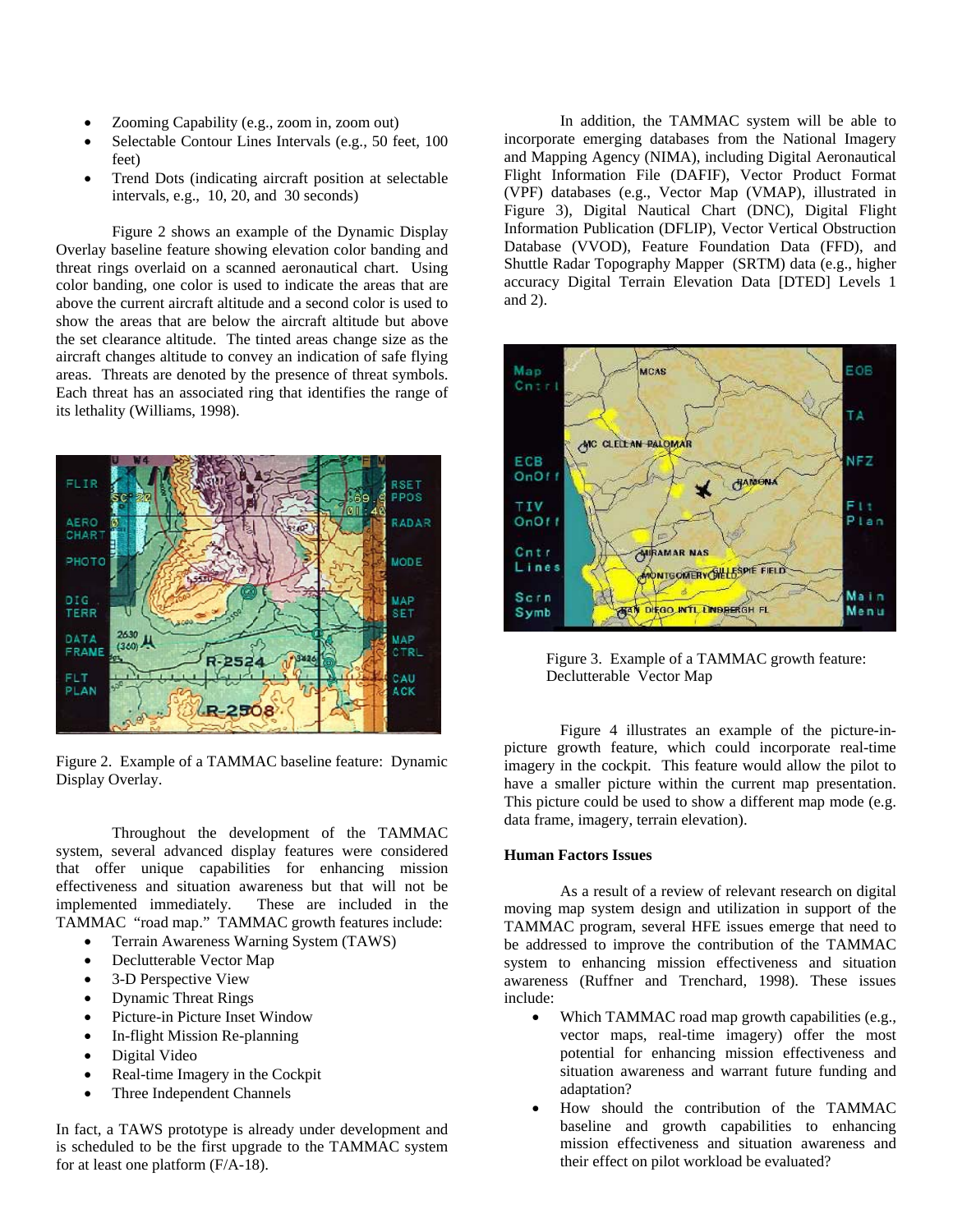- How can the capabilities in the TAMMAC digital map computer be best used to support the pilot's mission and situation awareness information needs while reducing pilot workload?
- How can the capabilities in the TAMMAC digital map computer be best used to support the pilot's global and local situation awareness information needs?
- What is the most appropriate way to measure situation awareness for the TAMMAC system so that the aircrew's global and local situation awareness information needs are adequately reflected?
- How can human factors principles and guidelines be used to recommend the selection and implementation of TAMMAC capabilities to maximize pilot effectiveness?



Figure 4. Example of a TAMMAC growth feature: Picturein-picture window showing image of the area of interest in the inset window.

#### **Future Research Needs**

The existing TAMMAC baseline and growth requirements and capabilities were validated based on user preferences from demonstrations of candidate moving map capabilities (e.g., Lohrenz et al., 1996; Lohrenz et al., 1997). However, research suggests that preference and performance data are not always consistent (Wickens and Andre, 1994).

While serving as an important source of information to guide the design and selection of digital moving map system features and capabilities, preference data need to be validated using part-task or full-task simulation scenarios with realistic task loadings and appropriate performance measures that are sensitive to critical digital moving map system parameters. Specifically, advanced capabilities planned for TAMMAC, such as vector maps and real-time imagery, need to be evaluated in user-performance simulations.

Also, the utility and effectiveness of incorporating standard symbology (MIL-STD-2525) in both ground-based mission planning and in airborne moving map displays should be evaluated to ensure proper implementation and avoid confusion with platform-specific symbology. The results of these simulations could then be used to recommend the most effective suite of map functions and capabilities.

### **DISCUSSION**

The TAMMAC system will have a variety of features and capabilities that have the potential for achieving the goal of enhancing aircrew mission effectiveness and situation awareness without further burdening pilot workload. The extent to which this potential can be realized will depend largely on the successful application of previous digital moving map system research findings and the thoughtful tailoring of HFE guidelines to the design and selection of digital map system capabilities.

The TAMMAC system provides a great deal of flexibility to the aircrew for selecting features and capabilities to support their specific aircraft mission. Care must be exercised that this flexibility does not become be a contributor to overall aircrew workload. Accordingly, more specific guidelines need to be developed and validated for designing and selecting digital map system features to enhance mission effectiveness and situation awareness for different aircraft platforms. Developing and validating these guidelines poses a significant challenge for the HFE aviation community.

### **CONCLUSION**

In conclusion, the TAMMAC program successfully brought human factors engineering expertise to bear for the design of a common digital moving map solution to multiple aircraft needs. This program has provided an excellent opportunity for HFE specialists from the government and contractor organizations to combine their skills with those of systems, avionics, and mechanical engineers toward the integrated development of a modern avionics system which can serve as a valuable situation awareness and navigation tool. In addition, the TAMMAC program has provided the opportunity for HFE specialists to demonstrate their abilities to be active and effective participants in the systems engineering process.

#### **REFERENCES**

- Lohrenz, M. C., Zuyle, P.V., Trenchard, M.E. Myrick, S.A., and Fechtig, S. D. (1996). Optimizing cockpit movingmap displays for enhanced situational awareness. In *Proceedings for the Symposium on Situational Awareness in the Tactical Air Environment*. Dayton, OH: Crew Systems Ergonomics Information Analysis Center (CSERIAC).
- Lohrenz, M. C., Trenchard, M. E., Myrick, S. A., Van Zuyle, P., Perniciaro, R. E., Gendron, M. L, & Brown, C. (1977). *Digital map requirements study in support of*